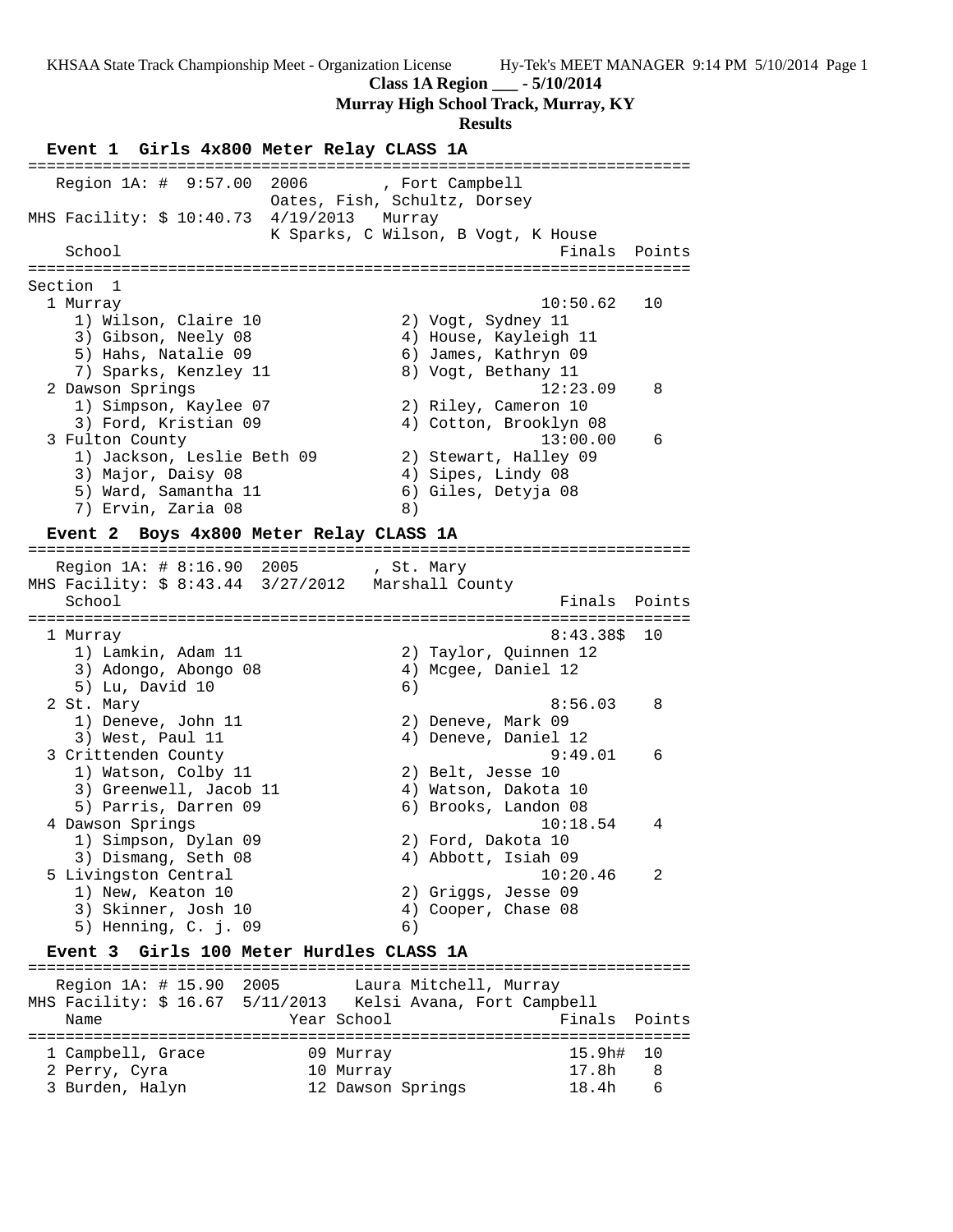KHSAA State Track Championship Meet - Organization License Hy-Tek's MEET MANAGER 9:14 PM 5/10/2014 Page 2 **Class 1A Region \_\_\_ - 5/10/2014 Murray High School Track, Murray, KY Results ....Event 3 Girls 100 Meter Hurdles CLASS 1A** 4 Giles, Detyja 08 Fulton County 20.8h 4 5 Sipes, Lindy 08 Fulton County 21.4h 2 6 Hamby, Christina 12 Dawson Springs 21.9h 1 **Event 4 Boys 110 Meter Hurdles CLASS 1A** ======================================================================= Region 1A: # 14.84 2002 Tom Masthay, Murray MHS Facility: \$ 15.18 5/11/2013 Khalil Maynard, Fort Campbell Name The Year School The Finals Points ======================================================================= Section 2 1 Boone, Dylan 12 Murray 16.11 10 2 Bruce, Austin 10 Dawson Springs 18.21 8 3 Boyd, Jordan 09 Murray 19.16 6 4 Wagoner, Daniel 12 Crittenden County 19.45 4 5 Williams, Jon 10 Dawson Springs 20.72 2 6 Dowdy, Austin 08 Ballard Memorial 20.99 1 7 Mcconnell, Gary 10 Crittenden County 21.46 **Event 5 Girls 100 Meter Dash CLASS 1A** ======================================================================= Region 1A: # 12.10 2007 Sharika Smith, Fulton County MHS Facility: \$ 12.89 5/11/2013 Madison Hines, Murray Name The School Contract Points Points Points Points Points Points Points ======================================================================= Section 1 1 Wallace, Shelby 07 Crittenden County 15.35 2 Shuecraft, Nikki 10 Crittenden County 15.49 3 Smiley, Leah 11 Dawson Springs 18.28 4 Burden, Marlee 07 Dawson Springs 18.63 -- Givens, Laken 09 Livingston Central DQ Section 2 1 Taylor, Ann 09 Murray 13.32 10 2 Mcdonald, Rachel 11 Murray 13.67 8 3 Koenig, Caroline 11 St. Mary 13.90 6 4 Young, Erin 09 Ballard Memorial 14.08 4 5 Hurd, Mariah 10 Mayfield 14.55 2 6 Mclaughlin, Phoebe 09 Lyon County 14.73 1 7 Crass, Kendrick 11 Livingston Central 14.82 8 Ervin, Zaria 08 Fulton County 14.98 **Event 6 Boys 100 Meter Dash CLASS 1A** ======================================================================= Region 1A: # 10.70 2005 Tim Hill, Crittenden County MHS Facility: \$ 11.21 5/11/2013 Des'Jahvonni Miles, Murray Name **Example 2018** Year School **Finals Points** ======================================================================= Section 1 1 Holland, James 12 Murray 11.9h 3 2 Wallace, Lane 11 Crittenden County 12.2h 3 Abbott, Akilias 10 Fulton County 12.3h 4 Smith, Dre 08 Fulton County 12.8h 5 Baker, Devan 08 Dawson Springs 14.3h Section 2 1 Miles, Des'jahvonni 10 Murray 11.0h\$ 10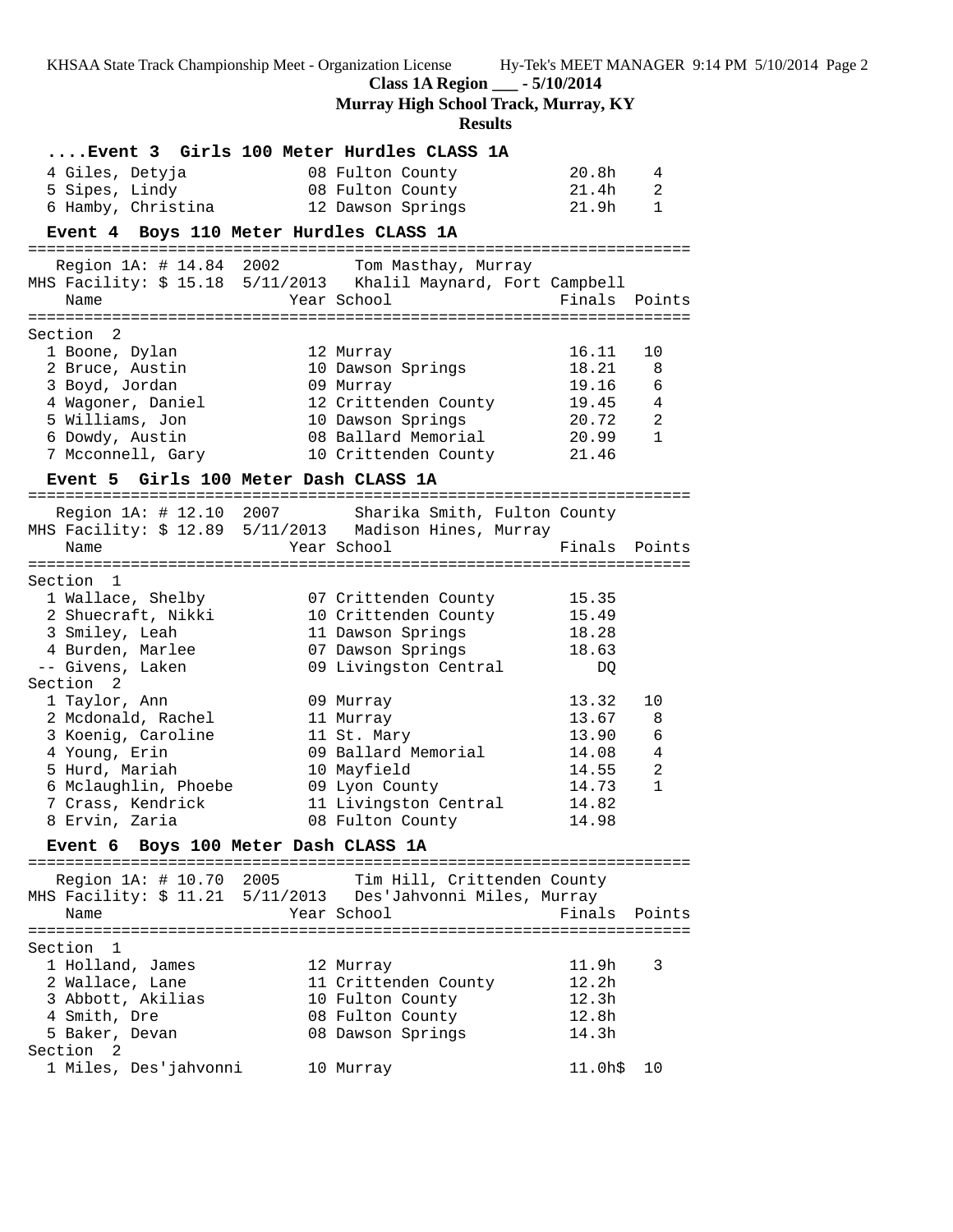**Class 1A Region \_\_\_ - 5/10/2014**

**Murray High School Track, Murray, KY**

**Results**

# **....Event 6 Boys 100 Meter Dash CLASS 1A** 2 Rodgers, Tanner 11 Livingston Central 11.4h 8 3 Coney, Travon 11 Mayfield 11.5h 6 4 Ray, Briley 11 Livingston Central 11.9h 3 5 Owsley, Cash 11 Ballard Memorial 12.0h 1 6 Bruce, Austin 10 Dawson Springs 12.1h 6 Dickerson, Noah 11 Crittenden County 12.1h 8 Bledsoe, Devyn 09 Ballard Memorial 12.3h **Event 7 Girls 4x200 Meter Relay CLASS 1A** ======================================================================= Region 1A: # 1:45.56 2008 , Trigg County MHS Facility: \$ 1:48.70 5/11/2013 Murray, Murray M Hines, A Taylor, A Therrell, L Hunt School **Finals** Points **Points** ======================================================================= Section 1 1 Murray 1:49.34 10 1) Homa, Yasmine 10 2) Mcdonald, Rachel 11 3) Taylor, Ann 09 1988 - 4) Glynn, Haley 09 5) Campbell, Grace 09 6) Futrell, Annie 08 7) Travis, Tisha 07 8) Grogan, Lydia 08 2 Fulton County 1:55.42 8 1) Williams, Kylira 09 2) Smith, Ladaija 10 3) Langford, Amy 11 (4) Ward, Samantha 11 5) Ervin, Zaria 08 6) Giles, Detyja 08 7) Jackson, Leslie Beth 09 8) Sipes, Lindy 08 3 Dawson Springs 2:10.64 6 1) Pugh, Alyssa 11 2) Ford, Kristian 09 3) Burden, Keyli 09 4) Crider, Katie 12 4 Crittenden County 2:14.16 4 1) Wallace, Shelby 07 2) West, Alyssa 09 3) Mcdonald, Erin 12 4) Shuecraft, Nikki 10 5) Torres, Jackie 09 6) Dimaggio, Haley 07 5 Livingston Central 2:29.77 2 1) Ringstaff, Addison 08 2) Grimm, Gracie 09 3) Dudley, Payton 08 (4) Layne, Heather 07 5) Maynard, Sydney 11 (6) Givens, Laken 09 7) Kaszuba, Briana 08 8) Cosby, Jensen 09 **Event 8 Boys 4x200 Meter Relay CLASS 1A** ======================================================================= Region 1A: # 1:31.48 2008 , Trigg County MHS Facility: \$ 1:33.39 4/29/2014 Murray, Murray R Harvey, P Glynn, J Cashion, D Miles School **Finals Points** ======================================================================= 1 Murray 1:32.97\$ 10 1) Harvey, Robert 09 2) Glynn, Peyton 10 3) Chavarria, Danny 09 4) Miles, Des'jahvonni 10 5) Boone, Dylan 12 (6) Holland, James 12 7) Adongo, Abongo 08 8) Travis, Tanner 09 2 Fulton County 1:36.66 8 1) Allen, Aaron 10 2) Nolan, Quinn 12 3) Holman, Joe 10 4) Roberson, Steven 11 5) Smith, Dre 08 6) Abbott, Akilias 10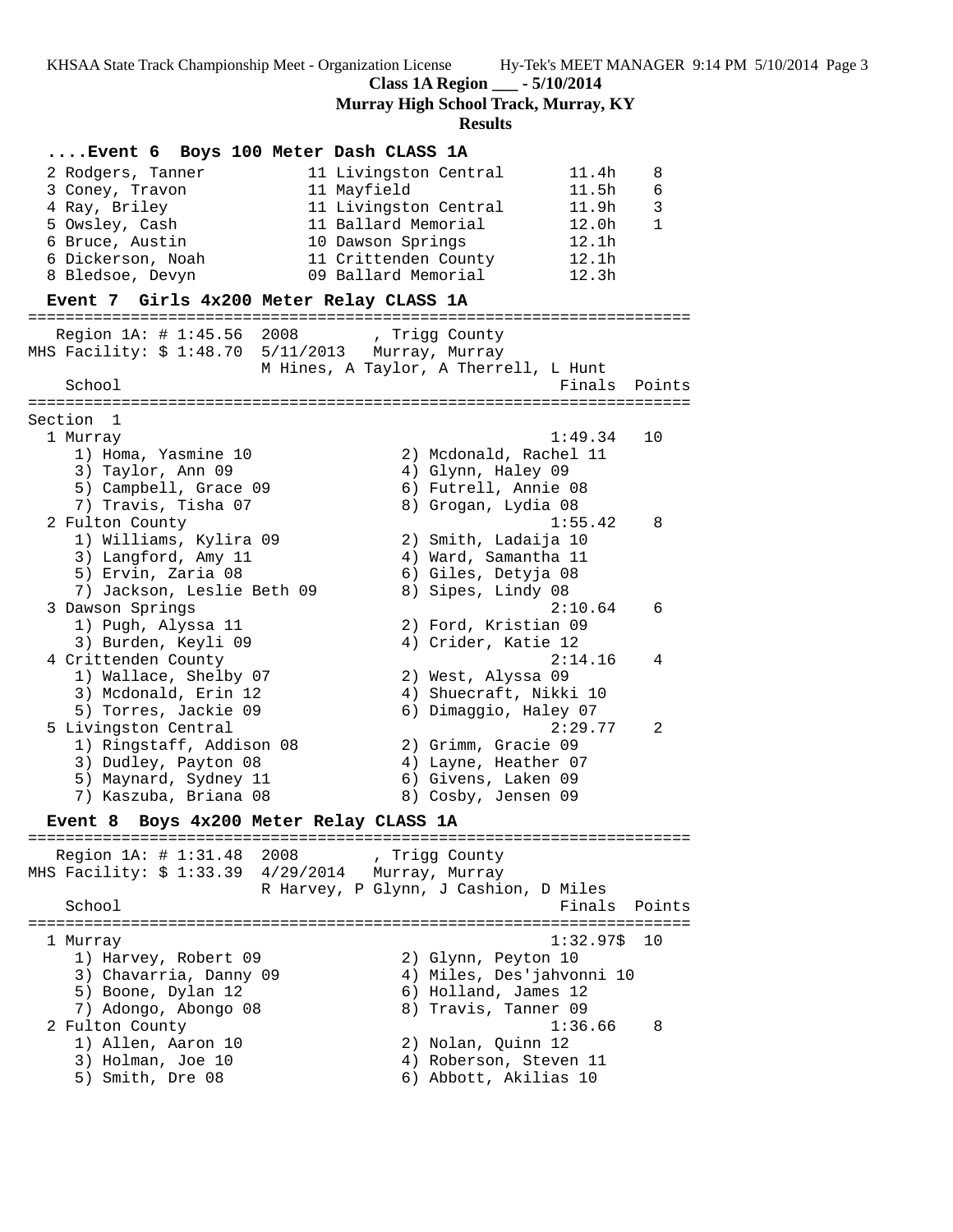**Class 1A Region \_\_\_ - 5/10/2014**

**Murray High School Track, Murray, KY**

#### **Results**

# **....Event 8 Boys 4x200 Meter Relay CLASS 1A**

| 7) Ford, Tanner 09      | 8) Isbell, Kemon 10       |
|-------------------------|---------------------------|
| 3 Mayfield              | 6<br>1:39.50              |
| 1) Coney, Travon 11     | 2) Crouse, Austin 12      |
| 3) Roman, Noel 10       | 4) Wimbley, J'Il 10       |
| 4 Livingston Central    | 1:44.38<br>$\overline{4}$ |
| 1) Kitchens, Cameron 08 | 2) Stafford, Austin 09    |
| 3) Grimm, Hunter 10     | 4) Sharp, Jacob 11        |
| 5)                      | 6) Ray, Briley 11         |
| 7) Sloma, Maciej 10     | 8) Rodgers, Tanner 11     |
| 5 Dawson Springs        | $\mathcal{L}$<br>1:51.66  |
| 1) Messamore, Jacob 10  | 2) Menser, Trace 12       |
| 3) Baker, Devan 08      | 4) Weir, Tanner 10        |
| -- Crittenden County    | DO.                       |
| 1) Wallace, Lane 11     | 2) Sitar, Austin 10       |
| 3) Hicks, Dylan 10      | 4) Dickerson, Noah 11     |
| 5) Hadfield, Noah 11    | 6) Yates, Alex 11         |

# **Event 9 Girls 1600 Meter Run CLASS 1A**

# ======================================================================= Region 1A: # 5:22.84 2000 Jackie Wagner, St. Mary MHS Facility: \$ 5:42.75 4/29/2014 Kenzley Sparks, Murray Name Year School Finals Points ======================================================================= 1 Wilson, Claire

| 08 Murray         | 6:29.09 | 8 |
|-------------------|---------|---|
| 09 St. Mary       | 6:55.62 | 6 |
| 07 Dawson Springs | 7:00.18 | 4 |
| 09 Fulton County  | 7:48.51 |   |
| 10 Dawson Springs | 7:50.59 |   |
|                   |         |   |

# **Event 10 Boys 1600 Meter Run CLASS 1A**

| Region 1A: # 4:27.00 1974<br>MHS Facility: \$ 4:31.94 4/17/2012 Troy Lampkin, Marshall County<br>Name | Wesley Baker, Providence<br>Year School | Finals Points |                |
|-------------------------------------------------------------------------------------------------------|-----------------------------------------|---------------|----------------|
| 1 Lamkin, Adam                                                                                        | 11 Murray                               | 4:56.41       | 10             |
| 2 Cannon, Jake                                                                                        | 11 Lyon County                          | 4:59.32       | - 8            |
| 3 Deneve, Daniel                                                                                      | 12 St. Mary                             | 5:14.59       | 6              |
| 4 Watson, Dakota                                                                                      | 10 Crittenden County                    | 5:25.76       | $\overline{4}$ |
| 5 Taylor, Ouinnen                                                                                     | 12 Murray                               | 5:39.67       | $\mathfrak{D}$ |
| 6 New, Keaton                                                                                         | 10 Livingston Central                   | 5:45.72       | $\mathbf{1}$   |
| 7 Mateo, Roberto                                                                                      | 11 Mayfield                             | 5:47.05       |                |
| 8 Bruch, Ryne                                                                                         | 11 Dawson Springs                       | 6:01.43       |                |
| 9 Abbott, Christian                                                                                   | 07 Dawson Springs                       | 6:06.87       |                |
| 10 Belt, Jesse                                                                                        | 10 Crittenden County                    | 6:08.15       |                |
| 11 Escalante, Mauricio                                                                                | 11 Mayfield                             | 7:09.11       |                |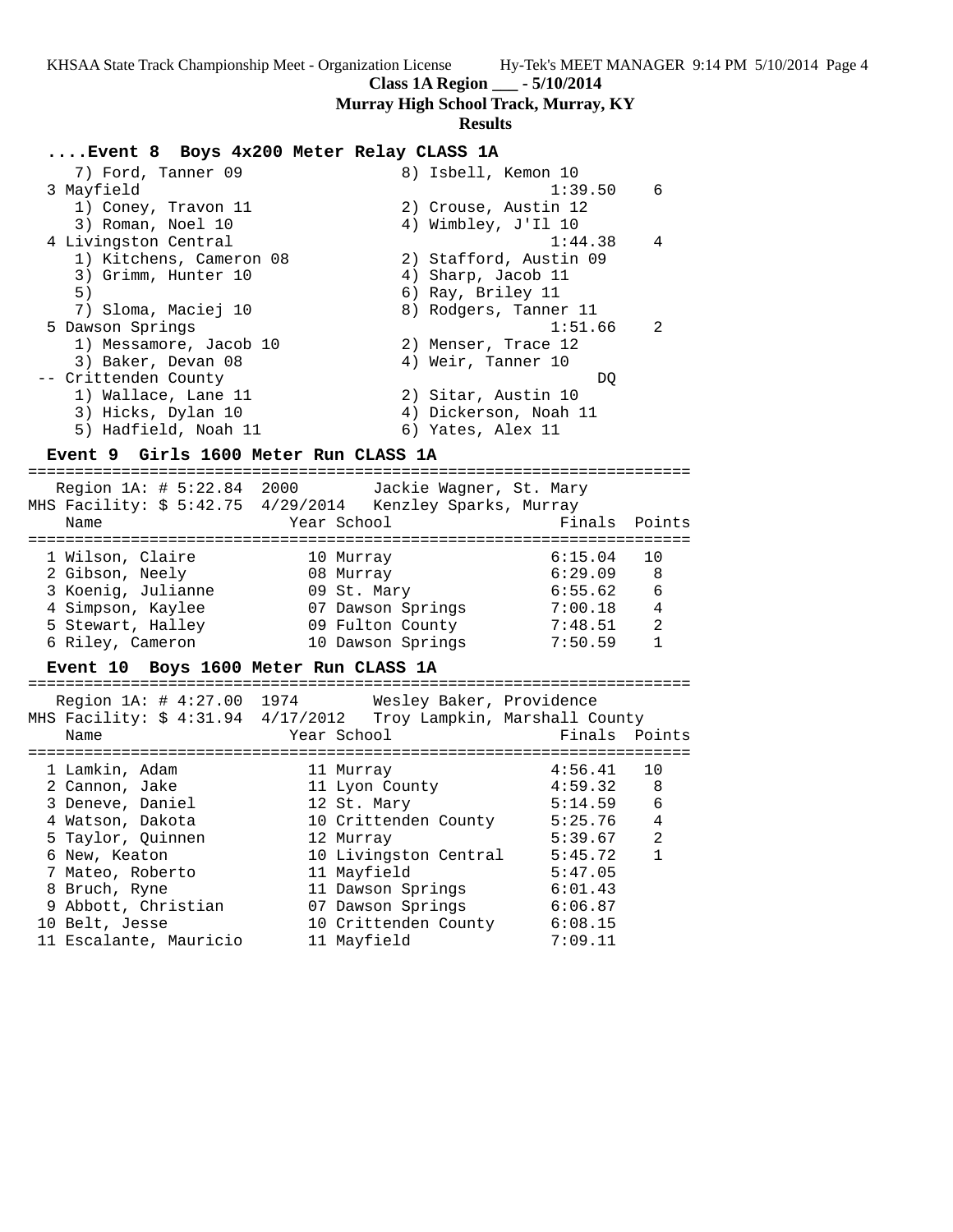KHSAA State Track Championship Meet - Organization License Hy-Tek's MEET MANAGER 9:14 PM 5/10/2014 Page 5 **Class 1A Region \_\_\_ - 5/10/2014 Murray High School Track, Murray, KY Results Event 11 Girls 4x100 Meter Relay CLASS 1A** ======================================================================= Region 1A: # 49.60 2001 , Trigg County Torian, White, Torian, McGee MHS Facility: \$ 50.93 5/11/2013 Murray, Murray L Hunt, A Taylor, M Lamar, M Hines<br>Express to the contract of the set of the set of the set of the set of the set of the set of the set of the set of the set of the set of the set of the set of the set of the set of the se Finals Points ======================================================================= 1 Murray 53.09 10 1) Homa, Yasmine 10 2) Mcdonald, Rachel 11 3) Glynn, Haley 09 4) Taylor, Ann 09 5) Perry, Cyra 10 6) Campbell, Grace 09 7) Travis, Tisha 07 8) Futrell, Annie 08 2 Fulton County 54.89 8 1) Williams, Kylira 09 2) Smith, Ladaija 10 3) Langford, Amy 11 (4) Ward, Samantha 11 5) Ervin, Zaria 08 6) Giles, Detyja 08 7) Jackson, Leslie Beth 09 8) Sipes, Lindy 08 3 Livingston Central 58.24 6 1) Givens, Laken 09 2) Cosby, Jensen 09 3) Kaszuba, Briana 08 4) Crass, Kendrick 11 5) Ringstaff, Addison 08 6) Dudley, Paige 09 7) Layne, Tiffany 12 8) 4 Crittenden County 1:00.61 4 1) Wallace, Shelby 07 2) West, Alyssa 09 3) Mcdonald, Erin 12 4) Shuecraft, Nikki 10 5) Torres, Jackie 09 6) Dimaggio, Haley 07 **Event 12 Boys 4x100 Meter Relay CLASS 1A** ======================================================================= Region 1A: # 43.74 2003 , Murray<br>MHS Facility: \$ 44.39 4/18/2014 Murray, Murray MHS Facility: \$ 44.39 4/18/2014 Murray, Murray J Holland, J Cashion, R Harvey, D Miles School **Finals Points** ======================================================================= 1 Murray 43.93\$ 10 1) Holland, James 12 2) Glynn, Peyton 10 3) Harvey, Robert 09 4) Miles, Des'jahvonni 10 5) Boone, Dylan 12 6) Chavarria, Danny 09 7) Adongo, Abongo 08 8) Travis, Tanner 09 2 Ballard Memorial 45.22 8 1) Bledsoe, Dre 11 2) Bledsoe, Jabarie 10 3) Mcgowan, Steven 11 4) Owsley, Cash 11 5) Lair, Micheal 10 6) Bledsoe, Devyn 09 7) Dowdy, Austin 08 8) Terrell, Toler 11 3 Fulton County 46.58 6 1) Allen, Aaron 10 2) Smith, Dre 08 3) Holman, Joe 10 4) Roberson, Steven 11 5) Nolan, Quinn 12 6) Abbott, Akilias 10 7) Ford, Tanner 09 8) Isbell, Kemon 10 4 Crittenden County 48.39 4 1) Wallace, Lane 11 2) Sitar, Austin 10 3) Hicks, Dylan 10 4) Dickerson, Noah 11 5) Hadfield, Noah 11 (6) Yates, Alex 11 5 Dawson Springs 54.31 2 1) Dismang, Seth 08 2) Baker, Devan 08 3) Messamore, Jacob 10 (4) Puckett, Brad 12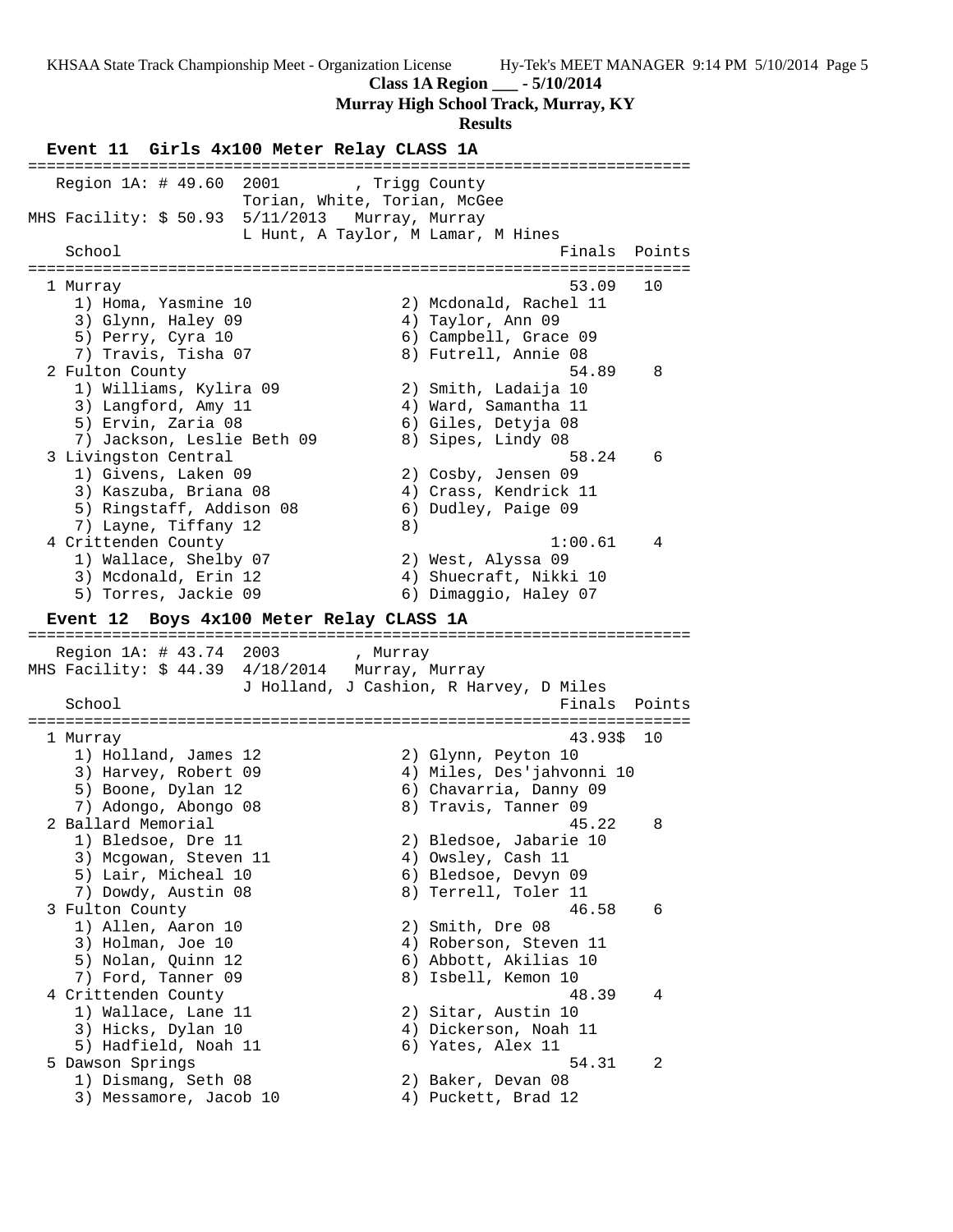**Class 1A Region \_\_\_ - 5/10/2014**

**Murray High School Track, Murray, KY**

#### **Results**

# **....Event 12 Boys 4x100 Meter Relay CLASS 1A**

| -- Livingston Central   | DO                     |
|-------------------------|------------------------|
| 1) Ray, Briley 11       | 2) Stafford, Austin 09 |
| 3) Sloma, Maciej 10     | 4) Rodgers, Tanner 11  |
| 5) Kitchens, Cameron 08 | 6) Riley, Raymond 09   |
| 7) Skinner, Josh 10     | 8)                     |

# **Event 13 Girls 400 Meter Dash CLASS 1A**

======================================================================= Region 1A: # 59.20 2001 Jessica Key, Russellville MHS Facility: \$ 1:03.41 5/11/2013 Skylar Standokes, Fort Campbell Name The Year School The Finals Points ======================================================================= 1 Cotton, Brooklyn 08 Dawson Springs 1:16.89 1 2 Dudley, Paige 09 Livingston Central 1:19.08 Section 2 1 Koenig, Caroline 11 St. Mary 1:04.58 10 2 Givens, Laken 09 Livingston Central 1:05.17 8 3 James, Kathryn 09 Murray 1:10.13 6 4 Giles, Detyja 08 Fulton County 1:12.95 4 5 Ford, Kristian 09 Dawson Springs 1:16.35 2 6 Alexander, Madison 09 Murray 1:18.98 7 West, Alyssa 09 Crittenden County 1:24.97 8 Sitar, Autumn 08 Crittenden County 1:34.04 **Event 14 Boys 400 Meter Dash CLASS 1A** ======================================================================= Region 1A: # 49.42 1993 William Murrell, Mayfield MHS Facility: \$ 50.73 5/11/2013 Jordan Gibbs-Francis, Fort Campbell Name **The School** Year School **Finals** Points ======================================================================= Section 1 1 Rodgers, Nick 09 Crittenden County 58.65 1 2 Skinner, Josh 10 Livingston Central 59.19 3 Obrien, John 09 Murray 1:00.96 4 Simpson, Dylan 09 Dawson Springs 1:05.39 5 Farris, Vincent 07 Ballard Memorial 1:18.97 Section 2 1 Bledsoe, Dre 11 Ballard Memorial 52.10 10 2 Roberson, Steven 11 Fulton County 54.15 8 3 Sloma, Maciej 10 Livingston Central 54.97 6 4 Murphy, Keelan 10 Mayfield 55.33 4 5 Travis, Tanner 09 Murray 58.20 2 6 Williams, Dylan 09 Fulton County 1:01.00 7 Ford, Dakota 10 Dawson Springs 1:03.10 8 Tinsley, Zach 12 Crittenden County 1:04.59 **Event 15 Girls 300 Meter Hurdles CLASS 1A** =======================================================================

| Region 1A: # 45.75 2003<br>Name                 | Rizpah Torian, Trigg County<br>MHS Facility: \$ 50.01 5/11/2013 Grace Campbell, Murray<br>Year School | Finals Points             |
|-------------------------------------------------|-------------------------------------------------------------------------------------------------------|---------------------------|
| Section 1<br>1 Campbell, Grace<br>2 Young, Erin | 09 Murray<br>09 Ballard Memorial                                                                      | 48.57\$ 10<br>50.34<br>-8 |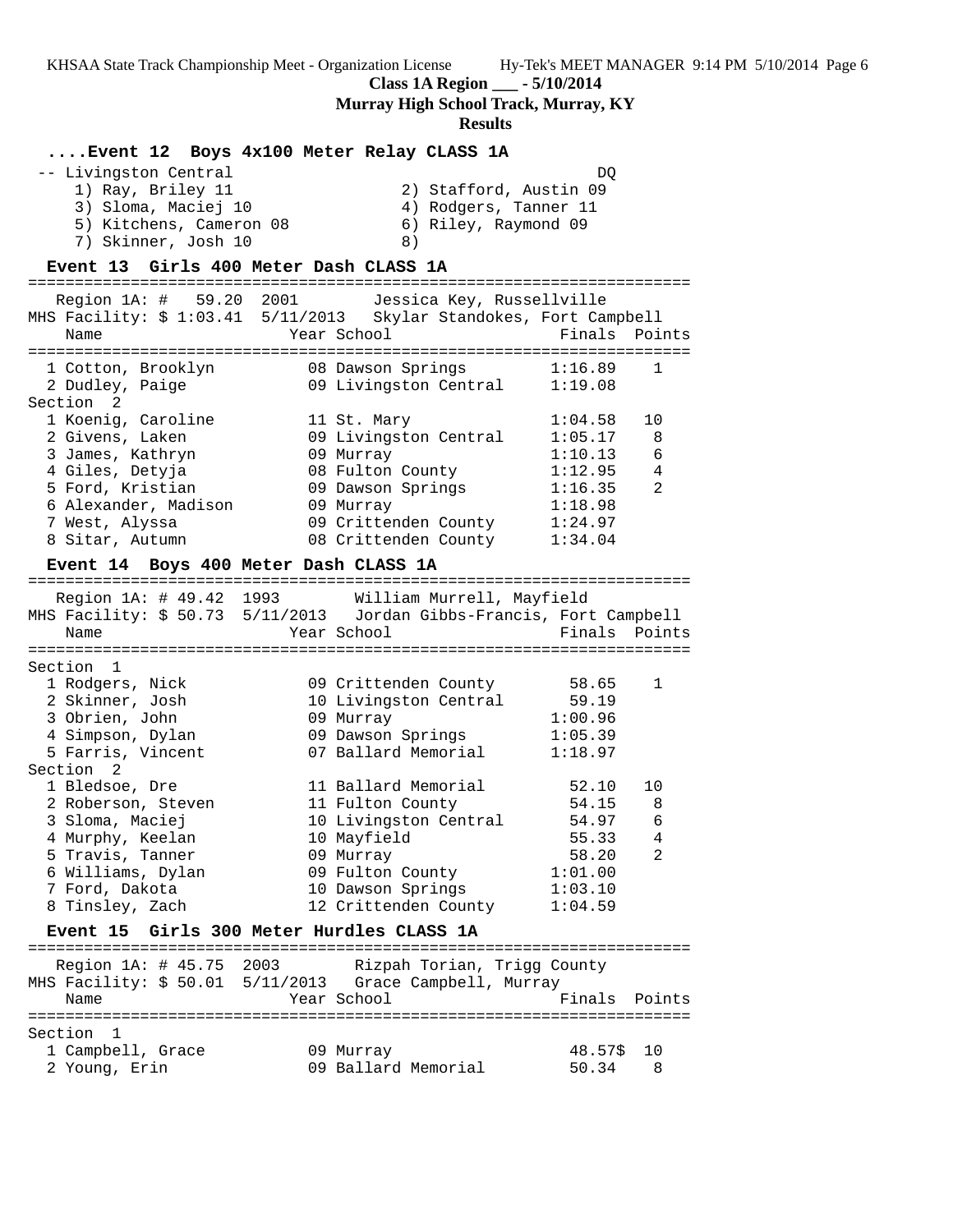**Class 1A Region \_\_\_ - 5/10/2014**

**Murray High School Track, Murray, KY**

**Results**

# **....Event 15 Girls 300 Meter Hurdles CLASS 1A**

| 3 Crider, Katie    | 12 Dawson Springs    | 53.98   | - 6            |
|--------------------|----------------------|---------|----------------|
| 4 Grogan, Lydia    | 08 Murray            | 54.80   | $\overline{4}$ |
| 5 Langford, Amy    | 11 Fulton County     | 55.35   | - 2            |
| 6 Sipes, Lindy     | 08 Fulton County     | 1:01.33 | $\mathbf{1}$   |
| 7 Hamby, Christina | 12 Dawson Springs    | 1:03.54 |                |
| 8 Torres, Jackie   | 09 Crittenden County | 1:04.12 |                |

# **Event 16 Boys 300 Meter Hurdles CLASS 1A**

| Name                                                                                                                                    |             | Region 1A: # 39.90 2001 Tom Masthay, Murray<br>MHS Facility: \$ 40.64 5/11/2013 Khalil Maynard, Fort Campbell<br>Year School | Finals Points  |              |  |
|-----------------------------------------------------------------------------------------------------------------------------------------|-------------|------------------------------------------------------------------------------------------------------------------------------|----------------|--------------|--|
|                                                                                                                                         |             |                                                                                                                              |                |              |  |
| 1 Abbott, Akilias<br>1 Abbott, Akilias 10 Fulton Composition Composition Composition Composition Composition Composition C<br>Section 2 |             | 10 Fulton County                                                                                                             | 49.05<br>49.24 | $\mathbf{1}$ |  |
| 1 Boone, Dylan                                                                                                                          |             | 12 Murray                                                                                                                    | 43.56          | 10           |  |
| 2 Hicks, Dylan                                                                                                                          |             | 10 Crittenden County                                                                                                         | 45.63          | 8            |  |
| 3 Deneve, John                                                                                                                          |             | 11 St. Mary                                                                                                                  | 46.75          | 6            |  |
| 4 Weir, Tanner                                                                                                                          |             | 10 Dawson Springs                                                                                                            | 47.44          | 4            |  |
| 5 Cooper, Chase                                                                                                                         |             | 08 Livingston Central                                                                                                        | 48.47          | 2            |  |
| 6 Croft, Paxton                                                                                                                         |             | 11 Livingston Central                                                                                                        | 49.38          |              |  |
| 7 Ohnemus, Clay                                                                                                                         |             | 09 Murray                                                                                                                    | 49.39          |              |  |
| 8 Mcconnell, Gary                                                                                                                       |             | 10 Crittenden County                                                                                                         | 52.48          |              |  |
|                                                                                                                                         |             |                                                                                                                              |                |              |  |
| Event 17 Girls 800 Meter Run CLASS 1A                                                                                                   |             |                                                                                                                              |                |              |  |
|                                                                                                                                         |             |                                                                                                                              |                |              |  |
|                                                                                                                                         |             | Region 1A: # 2:22.20 2001 Jackie Wagner, St. Mary                                                                            |                |              |  |
|                                                                                                                                         |             | MHS Facility: \$ 2:33.18 4/9/2013 Kayleigh House, Murray                                                                     |                |              |  |
| Name                                                                                                                                    |             | Year School                                                                                                                  | Finals         | Points       |  |
| ===============<br>Section 1                                                                                                            |             |                                                                                                                              |                |              |  |
|                                                                                                                                         |             |                                                                                                                              | 2:37.32        | 10           |  |
| 1 House, Kayleigh<br>2 Mclaughlin, Phoebe                                                                                               |             | 11 Murray<br>09 Lyon County                                                                                                  | 2:53.32        | 8            |  |
| 3 Cotton, Brooklyn                                                                                                                      |             | 08 Dawson Springs 2:59.55                                                                                                    |                | 6            |  |
| 4 Murphy, Shelby                                                                                                                        |             | 11 Lyon County                                                                                                               | 3:03.84        | 4            |  |
| 5 Layne, Tiffany                                                                                                                        |             | 12 Livingston Central 3:05.92                                                                                                |                | 2            |  |
| 6 Hahs, Natalie                                                                                                                         |             | 09 Murray                                                                                                                    | 3:06.48        | $\mathbf{1}$ |  |
| 7 Koenig, Julianne                                                                                                                      |             | 09 St. Mary                                                                                                                  | 3:08.64        |              |  |
| 8 Jackson, Leslie Beth                                                                                                                  |             | 09 Fulton County                                                                                                             | 3:08.93        |              |  |
| 9 Stewart, Halley                                                                                                                       |             | 09 Fulton County                                                                                                             | 3:17.48        |              |  |
| 10 Riley, Cameron                                                                                                                       |             | 10 Dawson Springs 3:27.79                                                                                                    |                |              |  |
| 11 Martin, Dallas                                                                                                                       |             | 11 Livingston Central 3:49.33                                                                                                |                |              |  |
|                                                                                                                                         |             |                                                                                                                              |                |              |  |
| Event 18 Boys 800 Meter Run CLASS 1A                                                                                                    |             |                                                                                                                              |                |              |  |
| Region 1A: # 1:59.27 2007 Chris Orazine, Ballard County                                                                                 |             |                                                                                                                              |                |              |  |
|                                                                                                                                         |             | MHS Facility: \$ 2:05.04 3/27/2012 Eric Winkler, Calloway County                                                             |                |              |  |
|                                                                                                                                         | Year School |                                                                                                                              |                |              |  |
| Name                                                                                                                                    |             |                                                                                                                              | Finals         | Points       |  |

 1 Mcgee, Daniel 12 Murray 2:12.57 10 2 Lamkin, Adam 11 Murray 2:13.43 8 3 Cannon, Jake 11 Lyon County 2:14.97 6 4 Deneve, Mark 09 St. Mary 2:15.40 4 5 Watson, Dakota 10 Crittenden County 2:18.90 2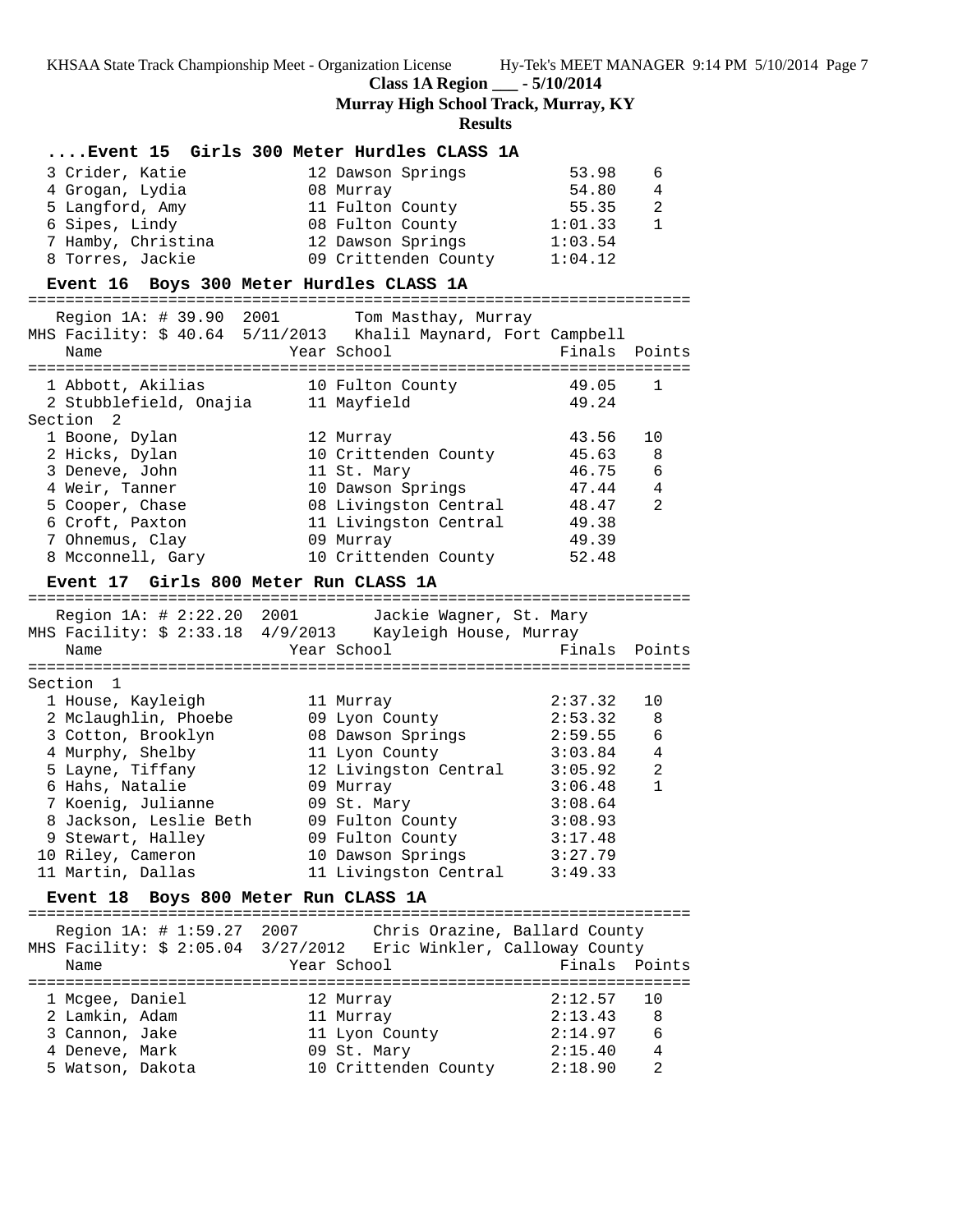**Class 1A Region \_\_\_ - 5/10/2014**

**Murray High School Track, Murray, KY**

# **Results**

| Event 18 Boys 800 Meter Run CLASS 1A                                                                                                                                                                                |                                                                                                                                                                                                          |                                                                                                            |                                   |
|---------------------------------------------------------------------------------------------------------------------------------------------------------------------------------------------------------------------|----------------------------------------------------------------------------------------------------------------------------------------------------------------------------------------------------------|------------------------------------------------------------------------------------------------------------|-----------------------------------|
| 6 Williams, Hunter<br>7 Wingfield, Jonathan<br>8 Abbott, Isiah<br>9 Stubblefield, Onajia<br>10 Williams, Jon<br>11 Cooper, Chase<br>12 Dowdy, Austin<br>13 Murphy, Asaun<br>14 Wright, Carson<br>15 Ellegood, Aaron | 11 Mayfield<br>11 Community Ch<br>09 Dawson Springs<br>11 Mayfield<br>10 Dawson Springs<br>08 Livingston Central<br>08 Ballard Memorial<br>10 Fulton County<br>07 Livingston Central<br>10 Fulton County | 2:19.80<br>2:22.34<br>2:32.73<br>2:33.21<br>2:33.27<br>2:35.24<br>2:37.84<br>2:51.02<br>3:18.56<br>3:57.93 | 1                                 |
| Event 19 Girls 200 Meter Dash CLASS 1A                                                                                                                                                                              |                                                                                                                                                                                                          |                                                                                                            |                                   |
| Name                                                                                                                                                                                                                | Region 1A: # 24.86 2007 Sharika Smith, Fulton County<br>Year School                                                                                                                                      | Finals                                                                                                     | Points                            |
| 1 Hurd, Mariah<br>3 Burden, Keyli<br>4 Thaxton, Elysia<br>Section 2                                                                                                                                                 | 10 Mayfield<br>2 Kaszuba, Briana (2008 Livingston Central 22.39)<br>09 Dawson Springs<br>10 Crittenden County 38.93                                                                                      | 29.79<br>35.33                                                                                             | 2                                 |
| 1 Taylor, Ann<br>2 Glynn, Haley<br>3 Young, Erin<br>4 Williams, Kylira<br>5 Smith, Ladaija<br>6 Crider, Katie<br>7 Koenig, Caroline<br>8 Layne, Heather                                                             | 09 Murray<br>09 Murray<br>09 Ballard Memorial<br>09 Fulton County<br>10 Fulton County<br>12 Dawson Springs<br>11 St. Mary<br>07 Livingston Central                                                       | 27.42<br>28.20<br>28.49<br>29.00<br>29.89<br>30.61<br>31.84<br>36.00                                       | 10<br>8<br>6<br>4<br>$\mathbf{1}$ |
| Event 20 Boys 200 Meter Dash CLASS 1A                                                                                                                                                                               |                                                                                                                                                                                                          |                                                                                                            |                                   |
| Name                                                                                                                                                                                                                | Region 1A: # 21.94 2008 Dustin Sydnor/Derrick Stallworth, Ru<br>MHS Facility: \$ 22.81 5/11/2013 Jordan Gibbs-Francis, Fort Campbell<br>Year School                                                      | Finals                                                                                                     | Points                            |
| Section 1<br>1 Rodgers, Tanner<br>2 Yates, Alex<br>3 Riley, Raymond<br>4 Weir, Tanner<br>5 Simpson, Dylan<br>Section 2                                                                                              | 11 Livingston Central<br>11 Crittenden County<br>09 Livingston Central<br>10 Dawson Springs<br>09 Dawson Springs                                                                                         | 24.91<br>26.54<br>26.67<br>27.83<br>28.48                                                                  | 1                                 |
| 1 Miles, Des'jahvonni<br>2 Bledsoe, Dre<br>3 Holman, Joe<br>4 Harvey, Robert<br>5 Mcgowan, Steven<br>6 Wallace, Lane<br>7 Wimbley, J'Il<br>8 Nolan, Quinn                                                           | 10 Murray<br>11 Ballard Memorial<br>10 Fulton County<br>09 Murray<br>11 Ballard Memorial<br>11 Crittenden County<br>10 Mayfield<br>12 Fulton County                                                      | 23.54<br>23.73<br>24.22<br>24.53<br>24.70<br>26.23<br>26.27<br>26.91                                       | 10<br>8<br>6<br>4<br>2            |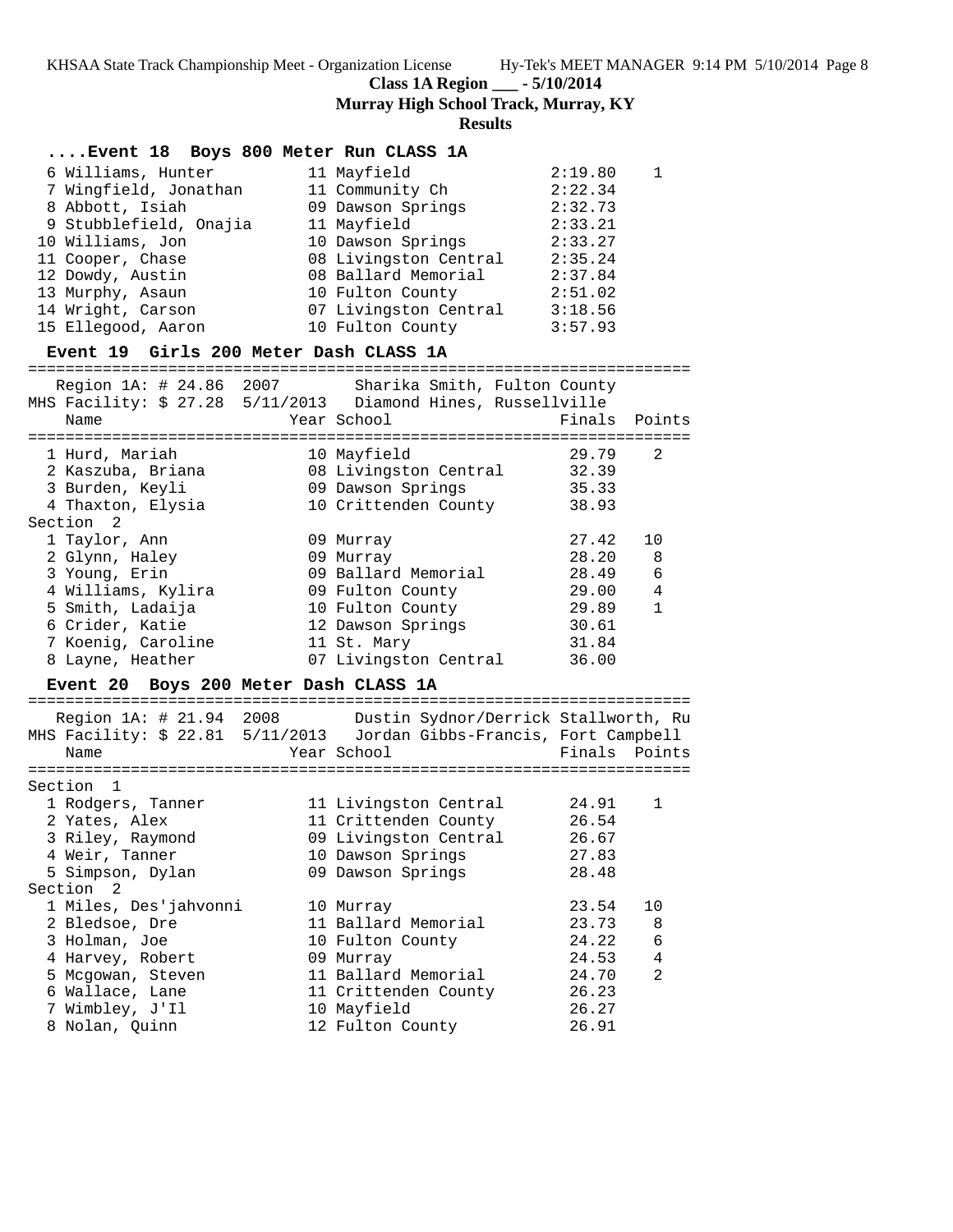**Class 1A Region \_\_\_ - 5/10/2014**

**Murray High School Track, Murray, KY**

# **Results**

**Event 21 Girls 3200 Meter Run CLASS 1A** ======================================================================= Region 1A: # 11:37.00 1997 Jackie Wagner, St. Mary MHS Facility: \$ 12:21.10 4/29/2014 Kelly Norton, Calloway Cou Name Year School Finals Points ======================================================================= Section 1 1 Sparks, Kenzley 11 Murray 13:02.05 10 2 Vogt, Sydney 11 Murray 13:52.62 8 3 Schnittker, Anna 12 Crittenden County 14:37.41 6 4 Simpson, Kaylee 07 Dawson Springs 14:46.66 4 **Event 22 Boys 3200 Meter Run CLASS 1A** ======================================================================= Region 1A: # 9:52.16 2007 James Maglasang, St. Mary MHS Facility: \$ 10:10.62 4/15/2014 Logan Hurd, Christian County Name The School Team School (Finals Points ======================================================================= 1 West, Paul 11 St. Mary 11:28.60 10 2 Parris, Darren 09 Crittenden County 12:04.44 8 3 Bruch, Ryne 11 Dawson Springs 13:02.82 6 4 Greenwell, Jacob 11 Crittenden County 13:12.11 4 5 Wood, Denton 11 Livingston Central 13:34.96 2 6 McKnight, Jett 08 Dawson Springs 13:42.03 1 -- Ellis, Cj 11 St. Mary DNF -- Lu, David 10 Murray DNF **Event 23 Girls 4x400 Meter Relay CLASS 1A** ======================================================================= Region 1A: # 4:08.60 2001 , Russellville MHS Facility: \$ 4:18.59 5/11/2013 Fort Campbell, Fort Campbell Bryant, Gibbs-Francis, Nicholson, Standokes School **Finals Points** ======================================================================= 1 Murray 4:46.54 10 1) Grogan, Lydia 08 2) James, Kathryn 09 3) Travis, Tisha 07 4) Gibson, Neely 08 5) Wilson, Claire 10 (6) Homa, Yasmine 10 7) Glynn, Haley 09 8) House, Kayleigh 11 2 Fulton County 4:58.87 8 1) Giles, Detyja 08 2) Jackson, Leslie Beth 09 3) Sipes, Lindy 08 4) Williams, Kylira 09 5) Stewart, Halley 09  $\,$  6) Langford, Amy 11  $\,$ 7) Smith, Ladaija 10 8) Major, Daisy 08 3 Dawson Springs 5:00.62 6 1) Pugh, Alyssa 11 2) Ford, Kristian 09 3) Cotton, Brooklyn 08 (4) Crider, Katie 12 5) Burden, Halyn 12 6) 4 Livingston Central 5:28.96 4 1) Layne, Tiffany 12 2) Cosby, Jensen 09 3) Ringstaff, Addison 08 4) Dudley, Paige 09 5) Givens, Laken 09 6) Quinn, Audrey 10 7) Suarez, Hannah 10  $\qquad 8)$